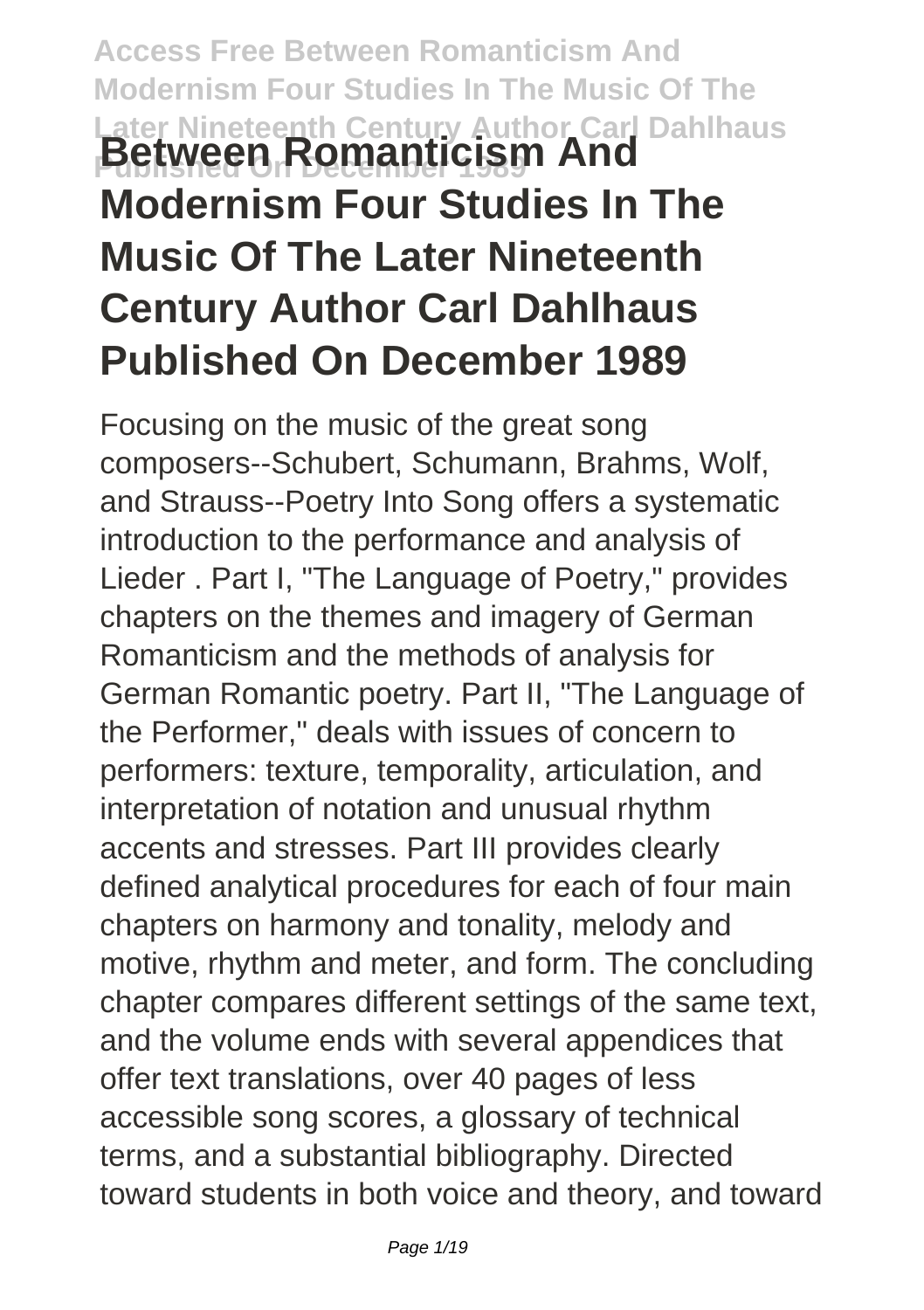**Access Free Between Romanticism And Modernism Four Studies In The Music Of The Later Nineteenth Century Author Carl Dahlhaus** all singers, the authors establish a framework for the **Published On December 1989** analysis of song based on a process of performing, listening, and analyzing, designed to give the reader a new understanding of the reciprocal interaction between performance and analysis. Emphasizing the masterworks, the book features numerous poetic texts, as well as a core repertory of songs. Examples throughout the text demonstrate points, while end of chapter questions reinforce concepts and provide opportunities for directed analysis. While there are a variety of books on Lieder and on German Romantic poetry, none combines performance, musical analysis, textual analysis, and the interrelation between poetry and music in the systematic, thorough way of Poetry Into Song.

She illuminates the intellectual climate in which the music was created, performed, and received, and provides a foundation for the study of music criticism in the post-Hanslick generation.

"This anthology transgresses disciplinary boundaries (happily!), moving freely from issues conventionally framed by discourses in the humanities to those framed in the social and even the biological sciences."--Bernd Magnus, author of Nietzsche's Existential Imperative

From his early & quote; Curtain Raiser & quote; to the late Four Quartets, T. S. Eliot took an interest in all the arts, drawing on them for poetic inspiration and for analysis in his prose. T. S. Eliot and the Arts Page 2/19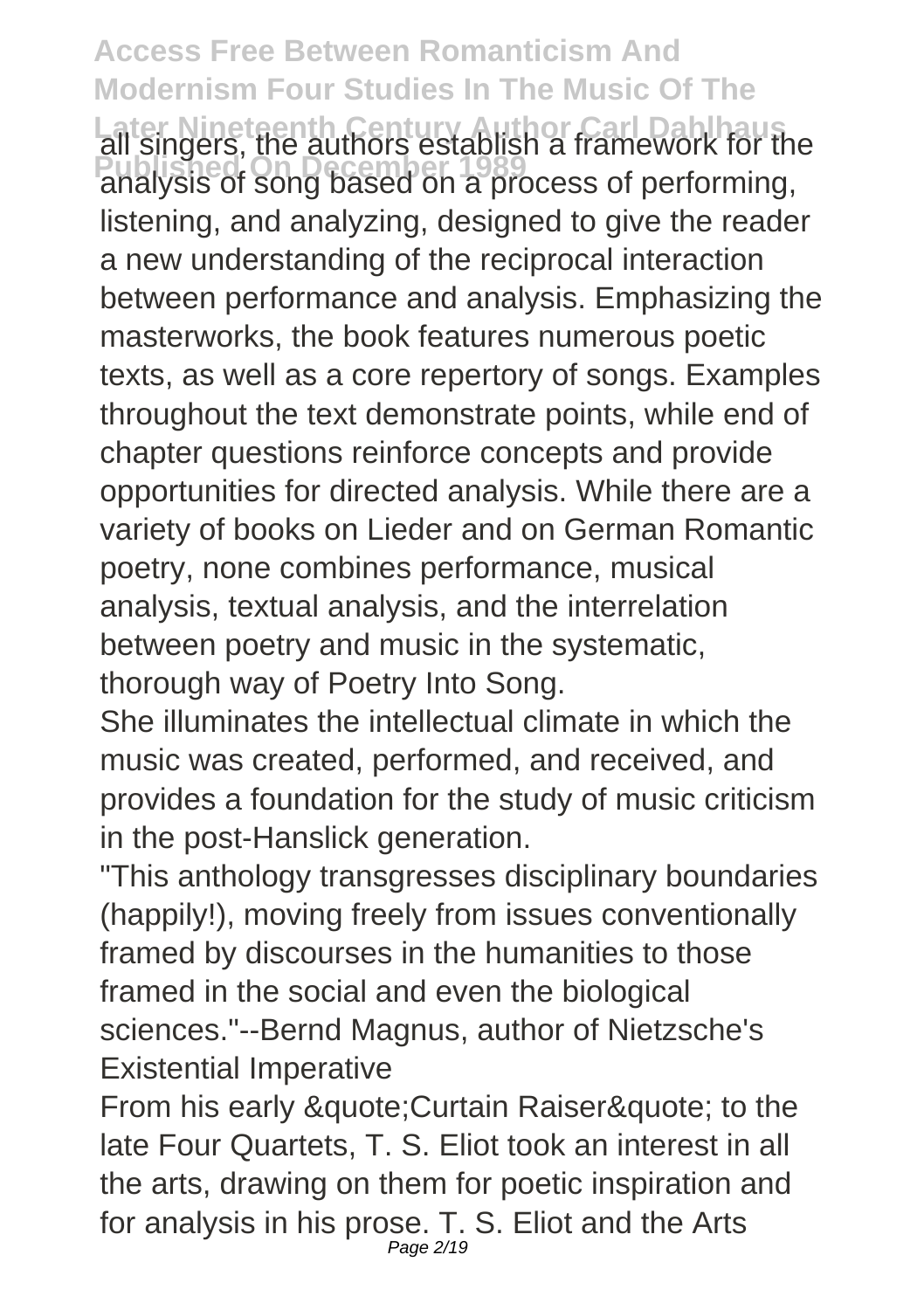**Access Free Between Romanticism And Modernism Four Studies In The Music Of The** Later Nineteenth Century of Carl Dahlmaus<br>provides extensive, high quality research about his **Published On December 1989** many-sided engagement with painting, sculpture, museum artefacts, architecture, music, drama, music hall, opera and dance, as well as the emerging media of recorded sound, film and radio. Building on the newly published editions of Eliot's prose and poetry, this contemporary research collection opens avenues for understanding Eliot both in his own right as a poet and critic and as a foremost exemplar of interarts modernism.

This Companion provides an overview of the composer Anton Bruckner (1824–1896). Sixteen chapters by leading scholars investigate aspects of his life and works and consider the manner in which critical appreciation has changed in the twentieth century. The first section deals with Bruckner's Austrian background, investigating the historical circumstances in which he worked, his upbringing in Upper Austria, and his career in Vienna. A number of misunderstandings are dealt with in the light of recent research. The remainder of the book covers Bruckner's career as church musician and symphonist, with a chapter on the neglected secular vocal music. Religious, aesthetic, formal, harmonic, and instrumental aspects are considered, while one chapter confronts the problem of the editions of the symphonies. Two concluding chapters discuss the symphonies in performance, and the history of Bruckner-reception with particular reference to Page 3/19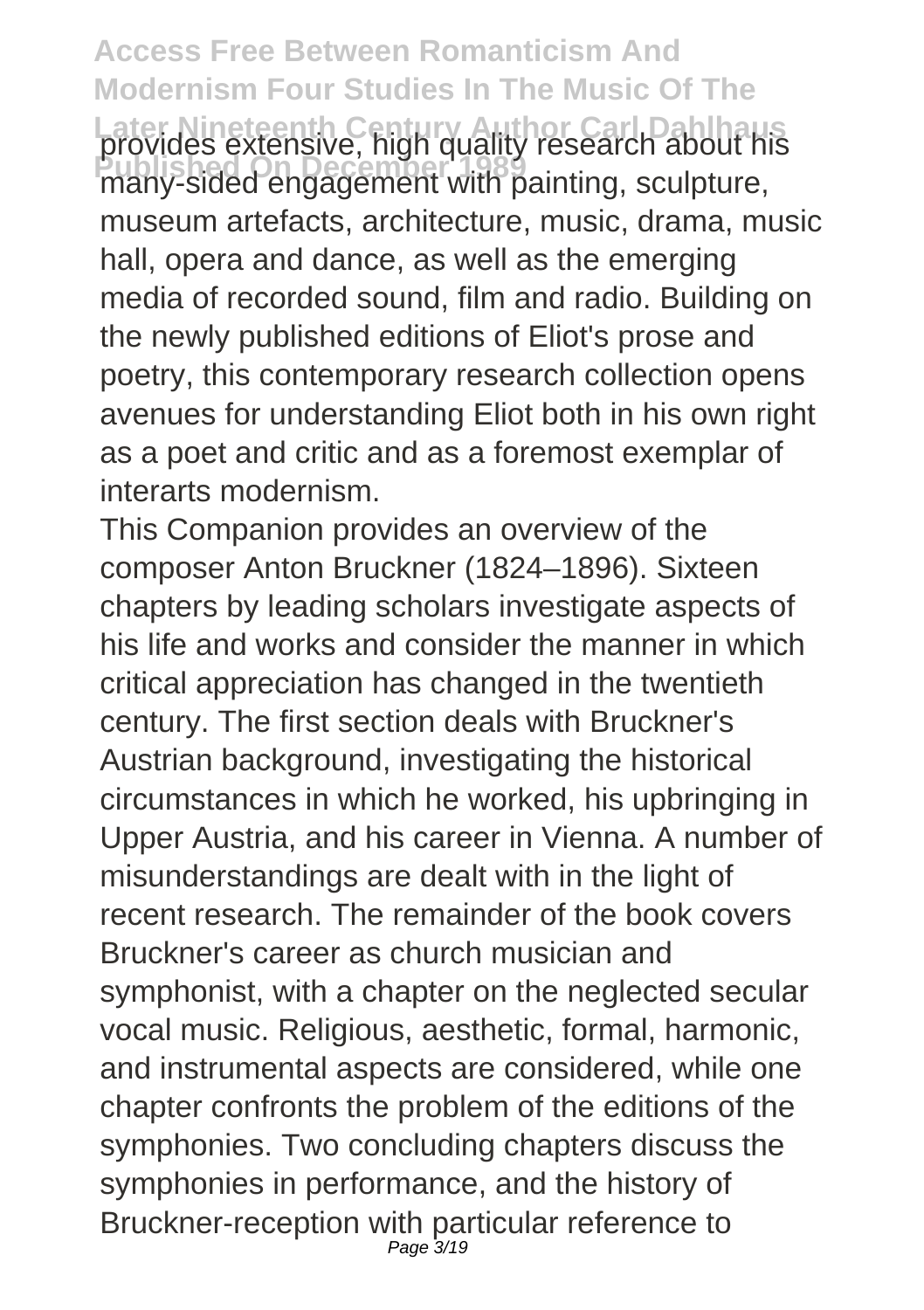**Access Free Between Romanticism And Modernism Four Studies In The Music Of The Later Nineteenth Century Author: Carl Dahlhaus Published On December 1989** This innovative survey of European history from the middle of the nineteenth century to the outbreak of the First World War tells the story of an era of outward tranquillity that was also a period of economic growth, social transformation, political contention and scientific, and artistic innovation. During these years, the foundations of our present urban-industrial society were laid, the five Great Powers vied in peaceful and violent fashion for dominance in Europe and throughout the world, and the darker forces that were to dominate the twentieth century – violent nationalism, totalitarianism, racism, ethnic cleansing – began to make themselves felt. Jonathan Sperber sets out developments in this period across the entire European continent, from the Atlantic to the Urals, from the Baltic to the Mediterranean. To help students of European history grasp the main dynamics of the period, he divides the book into three overlapping sections covering the periods from 1850-75, 1871-95 and 1890-1914. In each period he identifies developments and tendencies that were common in varying degrees to the whole of Europe, while also pointing the unique qualities of specific regions and individual countries. Throughout, his argument is supported by illustrative material: tables, charts, case studies and other explanatory features, and there is a detailed Page 4/19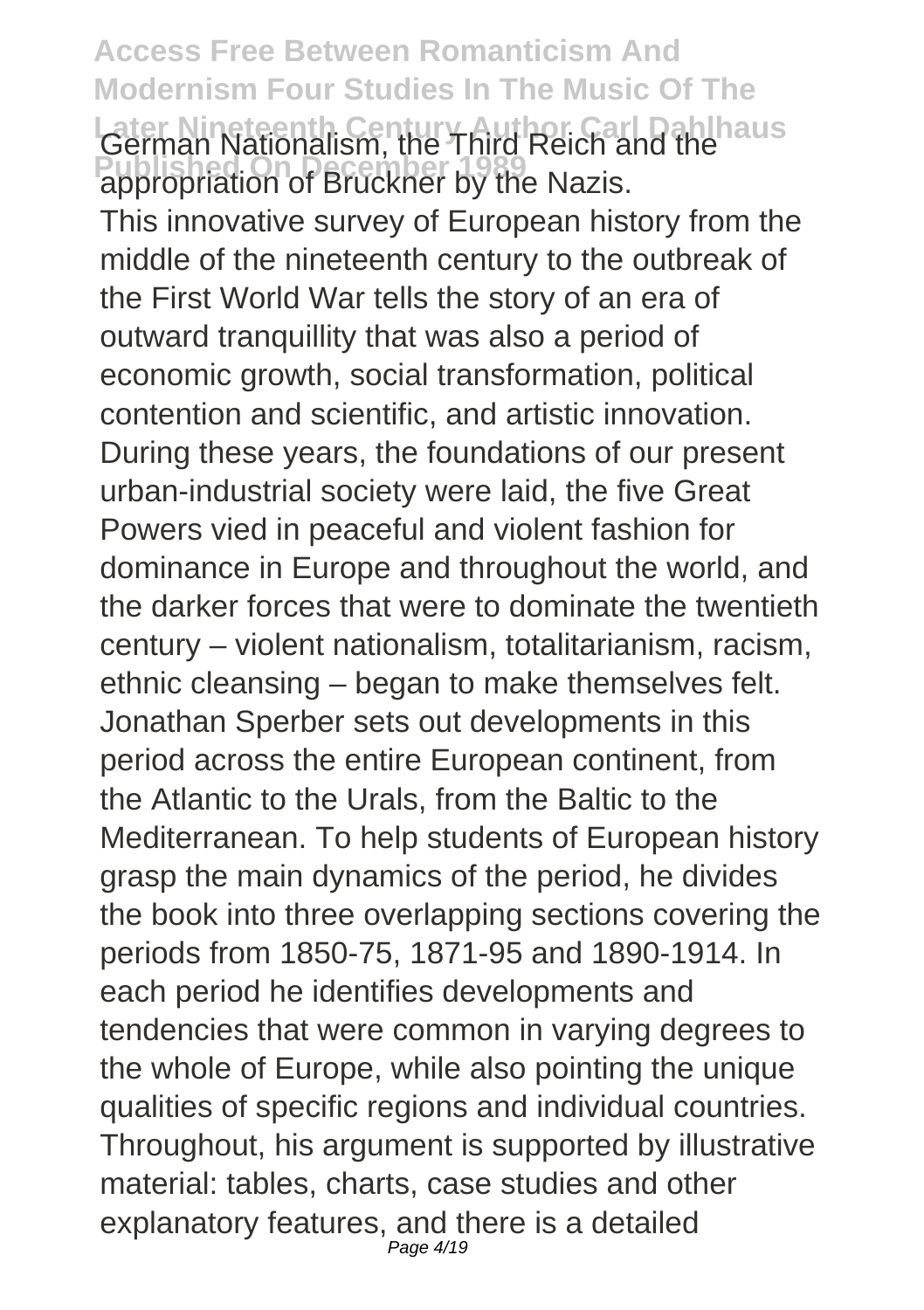**Access Free Between Romanticism And Modernism Four Studies In The Music Of The Later Nineteenth Century Author Carl Dahlhaus** bibliography to help students to explore further in **Published On December 1989** those areas that interest them.

In this pioneering, erudite study of a pivotal era in the arts, Walter Frisch examines music and its relationship to early modernism in the Austro-German sphere. Seeking to explore the period on its own terms, Frisch questions the common assumption that works created from the later 1870s through World War I were transitional between late romanticism and high modernism. Drawing on a wide range of examples across different media, he establishes a cultural and intellectual context for late Richard Wagner, Richard Strauss, Gustav Mahler, and Arnold Schoenberg, as well as their less familiar contemporaries Eugen d'Albert, Hans Pfitzner, Max Reger, Max von Schillings, and Franz Schreker. Frisch explores "ambivalent" modernism in the last quarter of the nineteenth century as reflected in the attitudes of, and relationship between, Nietzsche and Wagner. He goes on to examine how naturalism, the first self-conscious movement of German modernism, intersected with musical values and practices of the day. He proposes convergences between music and the visual arts in the works of Brahms, Max Klinger, Schoenberg, and Kandinsky. Frisch also explains how, near the turn of the century, composers drew inspiration and techniques from music of the past—the Renaissance, Bach, Mozart, and Wagner. Finally, he demonstrates how Page 5/19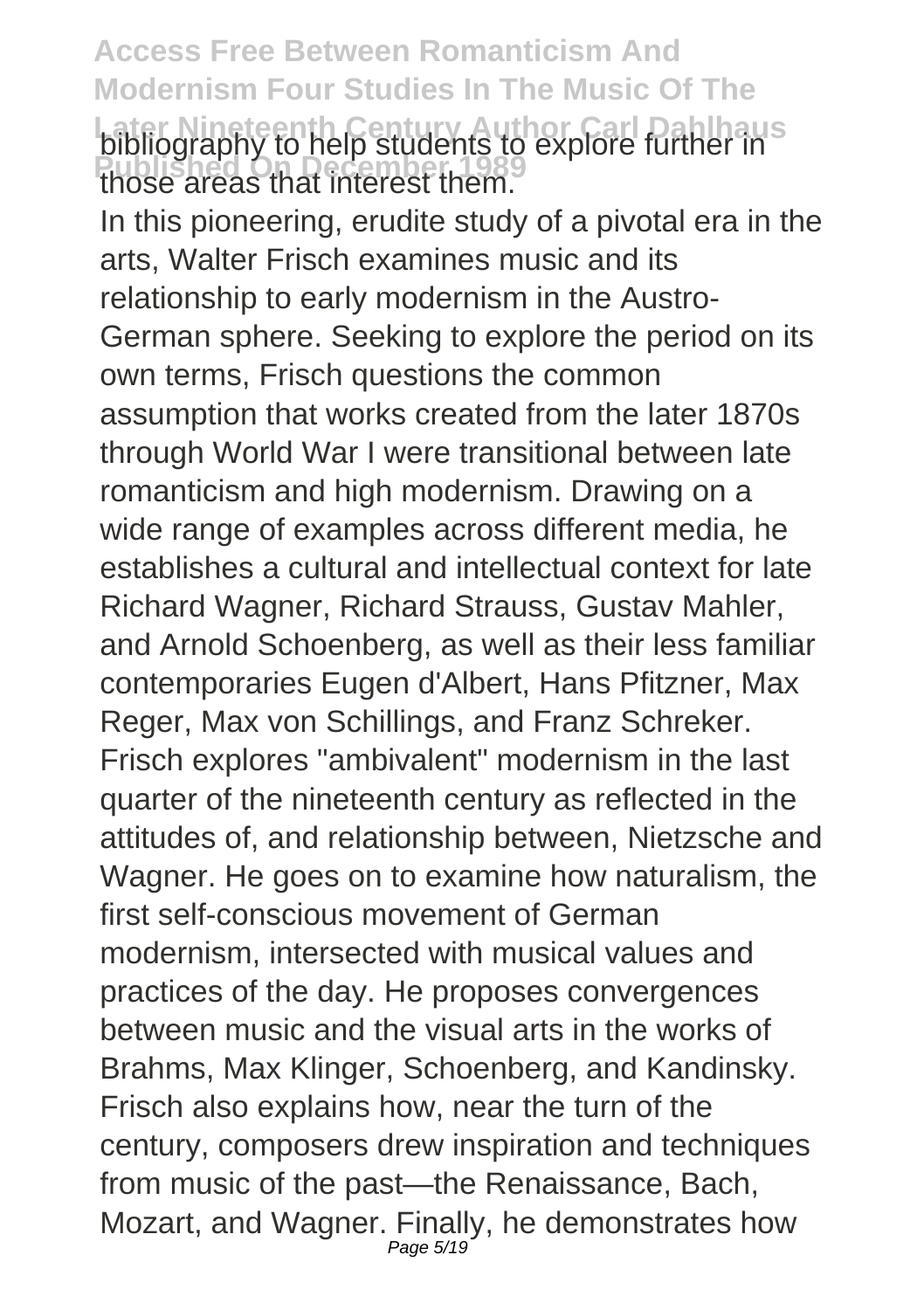**Access Free Between Romanticism And Modernism Four Studies In The Music Of The Later Nineteenth Century Author Carl Dahlhaus** irony became a key strategy in the novels and **Published On December 1989** novellas of Thomas Mann, the symphonies of Mahler, and the operas of Strauss and Hofmannsthal.

In 850 analytical articles, this two-volume set explores the developments that influenced the profound changes in thought and sensibility during the second half of the eighteenth century and the first half of the nineteenth century. The Encyclopedia provides readers with a clear, detailed, and accurate reference source on the literature, thought, music, and art of the period, demonstrating the rich interplay of international influences and cross-currents at work; and to explore the many issues raised by the very concepts of Romantic and Romanticism. In Making Light Raymond Knapp traces the musical legacy of German Idealism as it led to the declining prestige of composers such as Haydn while influencing the development of American popular music in the nineteenth century. Knapp identifies in Haydn and in early popular American musical cultures such as minstrelsy and operetta a strain of high camp—a mode of engagement that relishes both the superficial and serious aspects of an aesthetic experience—that runs antithetical to German Idealism's musical paradigms. By considering the disservice done to Haydn by German Idealism alongside the emergence of musical camp in American popular music, Knapp outlines a common ground: a humanistically based aesthetic of shared pleasure that points to ways in which camp receptive modes might rejuvenate the original appeal of Haydn's music that has mostly eluded audiences. In so doing, Knapp remaps the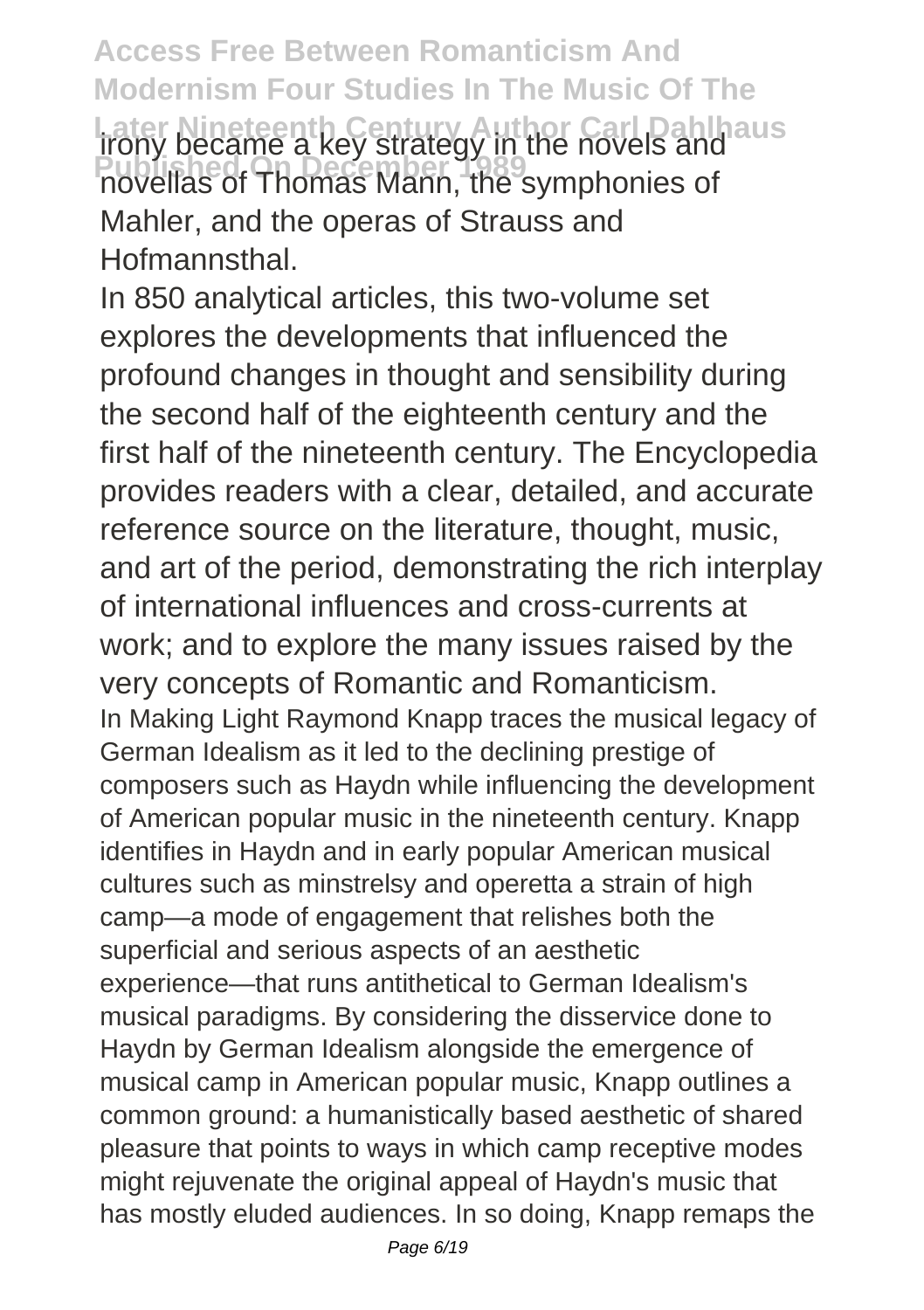historiographical modes and systems of critical evaluation<sup>s</sup> that dominate musicology while troubling the divide between serious and popular music.

The rich conceptual and experiential relays between music and philosophy—echoes of what Theodor W. Adorno once called Klangfiguren, or "sound figures"—resonate with heightened intensity during the period of modernity that extends from early German Idealism to the Critical Theory of the Frankfurt School. This volume traces the political, historical, and philosophical trajectories of a specifically German tradition in which thinkers take recourse to music, both as an aesthetic practice and as the object of their speculative work. The contributors examine the texts of such highly influential writers and thinkers as Schelling. Schopenhauer, Nietzsche, Bloch, Mann, Adorno, and Lukács in relation to individual composers including Beethoven, Wagner, Schönberg, and Eisler. Their explorations of the complexities that arise in conceptualizing music as a mode of representation and philosophy as a mode of aesthetic practice thematize the ways in which the fields of music and philosophy are altered when either attempts to express itself in terms defined by the other. Contributors: Albrecht Betz, Lydia Goehr, Beatrice Hanssen, Jost Hermand, David Farrell Krell, Ludger Lütkehaus, Margaret Moore, Rebekah Pryor Paré, Gerhard Richter, Hans Rudolf Vaget, Samuel Weber During the modern period, the bond between music and literature constituted a crucial and influential idea for Conrad and Eliot, Mann and Rilke, and many other writers. For modern novelists in particular this idea has provided the model and rationale for the experimental liberation of narrative form and its desired effect on the reader. Critics later in the twentieth century have undertaken analyses of various contrapuntal, sonata, and other musical structures in fiction, and some critics have studied the influence of various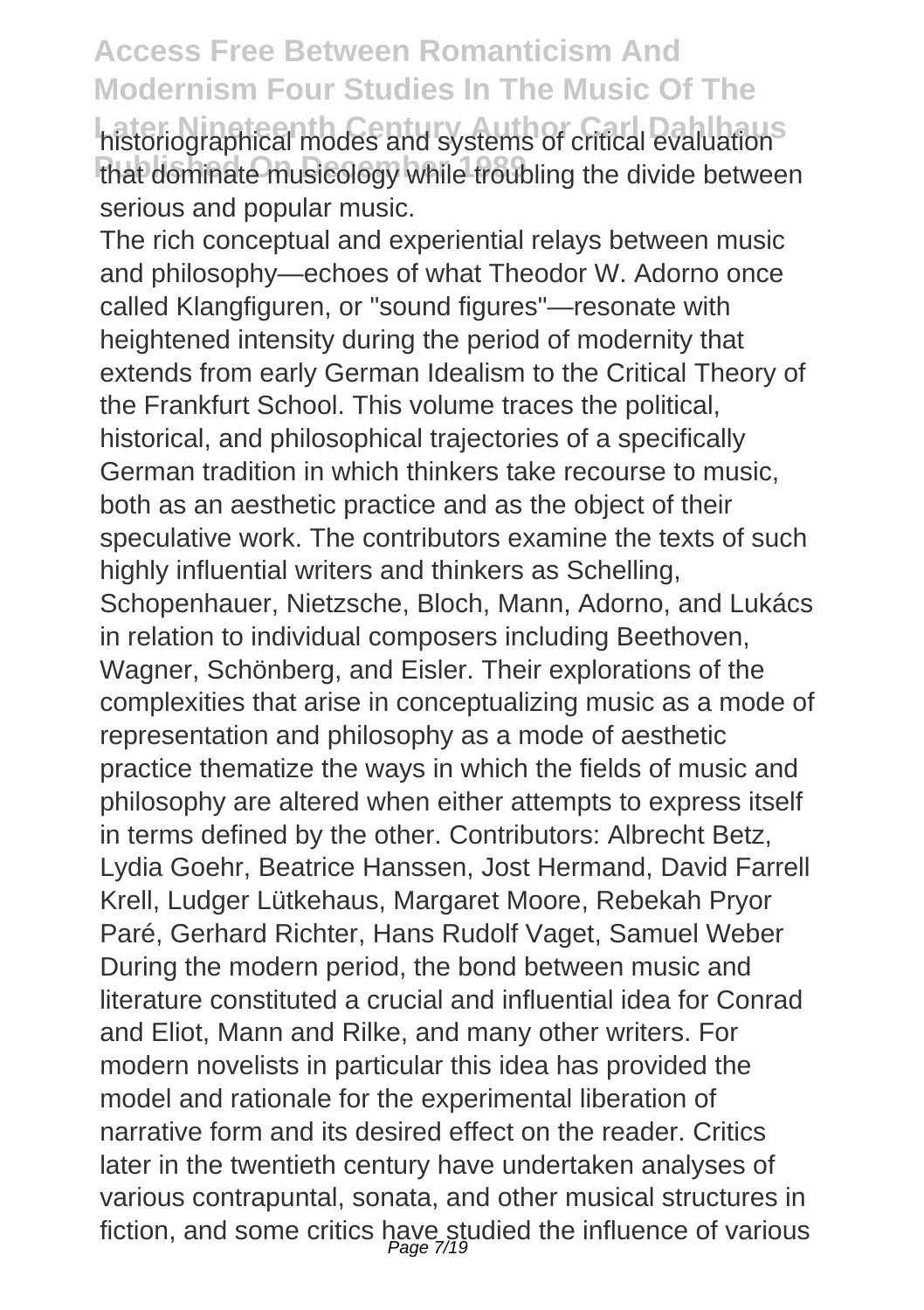#### **Access Free Between Romanticism And Modernism Four Studies In The Music Of The** composers on novelists. Fullness of Dissonance is concerned with the related matter of how the aesthetics of music influenced the writers and texts of modern fiction. The musical aesthetic to which Proust, Mann, Joyce, and other novelists responded originates in Romanticism, and it culminates with the notion of a musicalized literature developed by many of the major progenitors of modernism - Mallarme, Pater, and Nietzsche. The first several chapters trace the bearing on modern novelists of this inheritance from Romanticism through Nietzsche's idea of dissonance; these chapters also analyze the musical paradigms provided by Beethoven, Schoenberg, and other composers. It was Nietzsche who first posited the idea that dissonant form liberates art from conventional, harmonious patterns of perception in order to formulate and provoke the perceiver's refusal of a habitual response to art and life. The key assumption of modernism in music is that dissonance is the sole "language" music can effectively speak in a century of disequilibrium. Fullness of Dissonance studies the ways in which this assumption applies to modern novelists' self-avowed efforts to "musicalize" fiction; their efforts lead to the use of a series of destabilizing strategies that, under the guise of "musicalizing" fiction, tacitly assume and achieve the effect of dissonance in the novel. The dissonant nature of modern fiction has both an aesthetic and an ethical identity; the hoped-for impact of dissonance in narrative is to activate the reader's capacity for a freed and independent consciousness. James Joyce is the climactic figure in this study for his work - particularly Ulysses - affirms the freed, fiction-generating consciousness at the core of dissonant narrative.

Examines the broad range of current Brahms research, including documentary studies, historical and critical essays, and case studies of individuals works

First published in 2002, this comprehensive overview of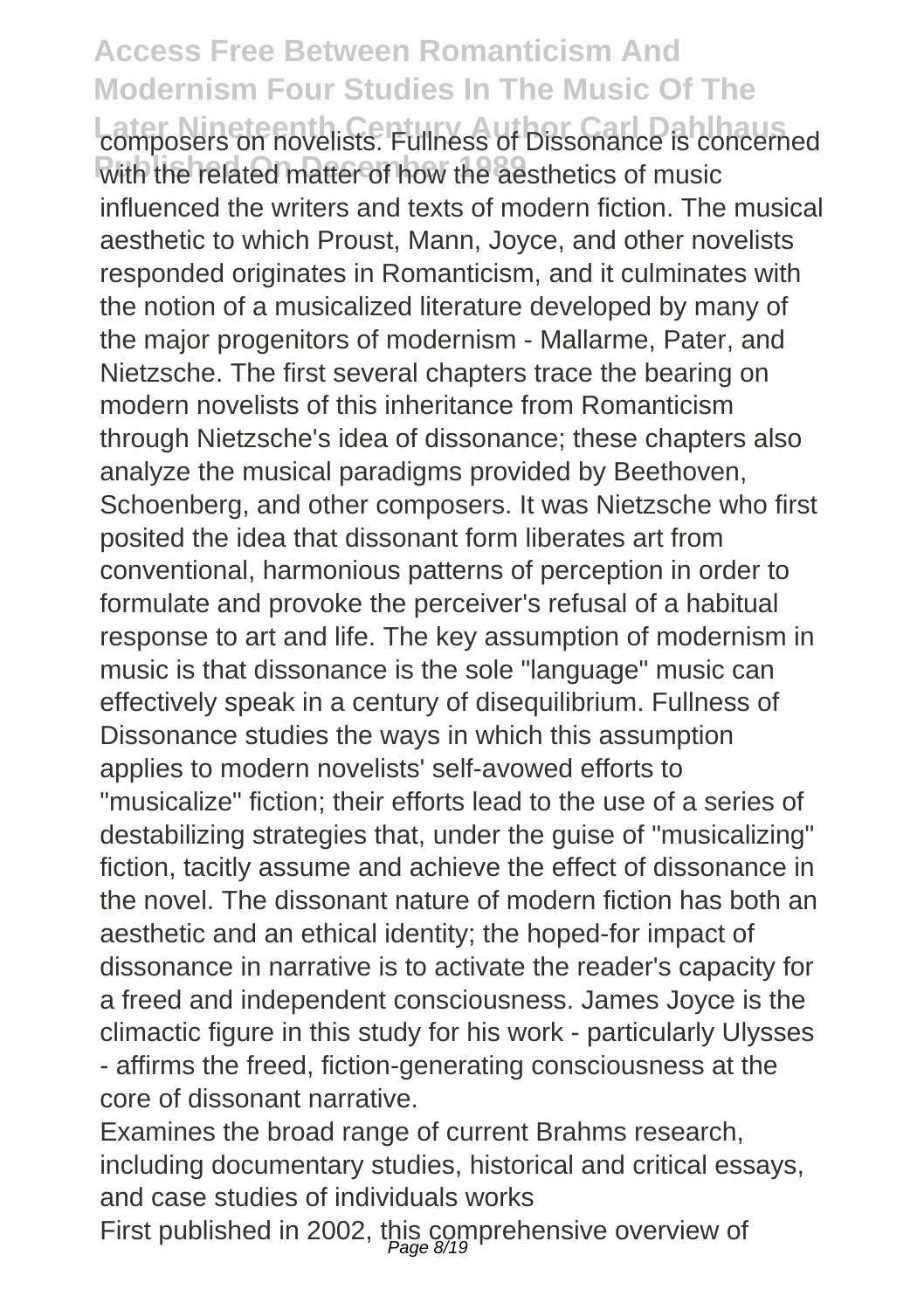#### **Access Free Between Romanticism And Modernism Four Studies In The Music Of The Later Nineteenth Century Author Carl Dahlhaus** music in the nineteenth century draws on extensive scholarship in the field. mber 1989

In Robert Ward's The Crucible: Creating an American Musical Nationalism, Robert Paul Kolt explores the life of the American composer Robert Ward through an examination of his most popular and enduring work, The Crucible. Focusing on the musical-linguistic relationships within the opera, Kolt demonstrates Ward's unique synthesis of text and music, one that lends itself to the perception of American musical nationalism. This book contains the most thorough and indepth biography of Ward yet in print. Based on interviews with the composer, Kolt presents new information about Ward's life and career, focusing on his opera and examining the formation and construction of The Crucible's libretto and score, in turn offering new insights into the process of composing an opera. Kolt observes how the libretto's linguistic aspects helped Ward formulate the opera's melodic and rhythmic musical material. A detailed and unique analysis of the opera, particularly the musical and linguistic techniques Ward employed, demonstrates how these techniques lend themselves to the opera's reception as a work of American musical nationalism. The book also provides yet unpublished information on Arthur Miller's play, examining how it came to be written and soon after became the basis for Ward's work. Several appendixes provide a fuller picture, including a deleted scene from Miller's play and Ward's version of the scene, a chronological overview of the Salem Witchcraft Trials, and illustrations and photo reproductions from Ward's manuscript.

Dat de Srac (1872-1921) is best known for his piano music but his compositions included orchestral and vocal works, including opera, cantata and incidental music. Claude Debussy described Srac's music as "exquisite and rich with ideas." The early works were influenced by Impressionist<br>Page 9/19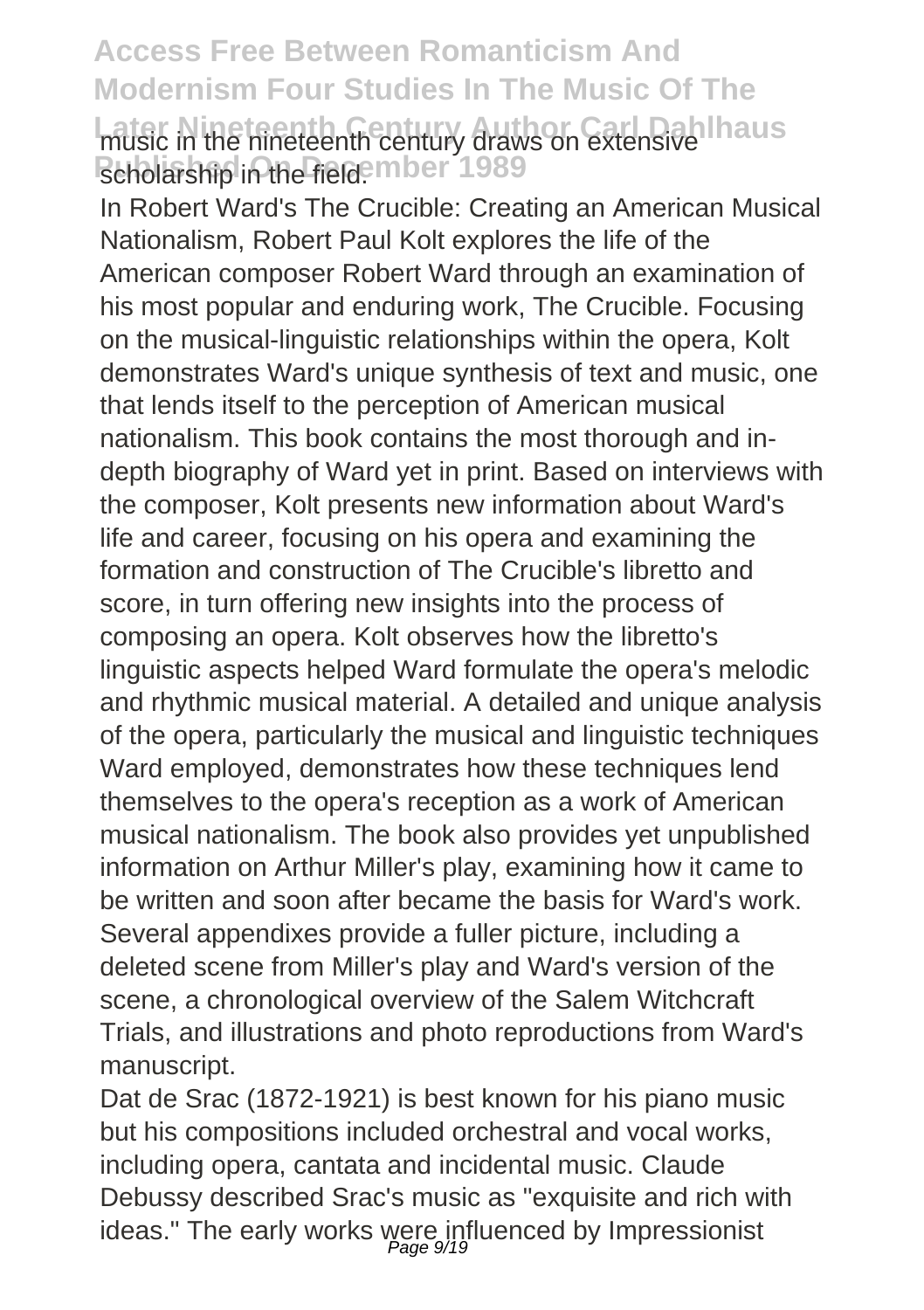**Access Free Between Romanticism And Modernism Four Studies In The Music Of The** harmonies, church modes, cyclic techniques, folk-like aus melodies and Andalusian motives. Srac's style changed dramatically in 1907 when he left Paris and began to include Catalan elements in his compositions - a transition that has hitherto gone unrecognized. Robert Waters provides a muchneeded study of the life and works of Srac, focusing on the composer's regionalist philosophy. Srac's engagement with folk music was not a patriotic gesture in the vein of nationalistic composers, but a way of expressing regional identity within France to counter the restrictive styles sanctioned by the Paris Conservatory. His musical philosophy mirrored larger social and political debates regarding anticentralist positions on education, politics, art and culture in fin de sie France. Such debates involved political and social leaders whom Srac knew and personally admired, including the writer Maurice Barrand the poet Frric Mistral. The book will appeal to those specializing in French music, European ethnic musics, piano music and French music history. A rare case among history's great music contemporaries, Gustav Mahler (1860-1911) and Richard Strauss (1864-1949) enjoyed a close friendship until Mahler's death in 1911. Unlike similar musical pairs (Bach and Handel, Haydn and Mozart, Schoenberg and Stravinsky), these two composers may have disagreed on the matters of musical taste and social comportment, but deeply respected one another's artistic talents, freely exchanging advice from the earliest days of professional apprenticeship through the security and aggravations of artistic fame. Using a wealth of documentary material, this book reconstructs the 24-year relationship between Mahler and Strauss through collage—"a meaning that arises from fragments," to borrow Adorno's characterization of Mahler's Sixth Symphony. Fourteen different topics, all of central importance to the life and work of the two composers, provide distinct vantage points from which to view both the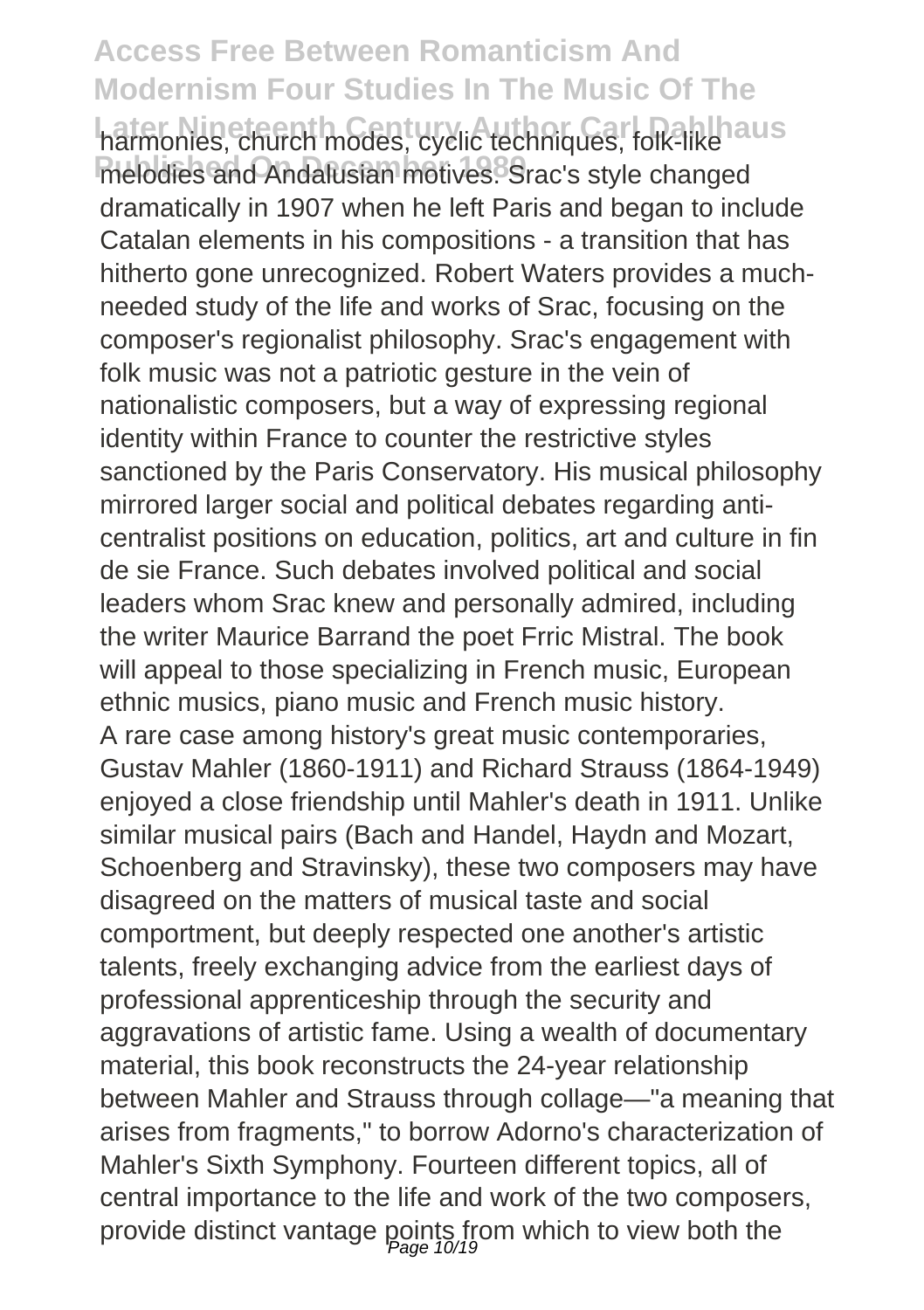professional and personal relationships. Some address us musical concerns: Wagnerism, program music, intertextuality, and the craft of conducting. Others treat the connection of music to related disciplines (philosophy, literature), or to matters relevant to artists in general (autobiography, irony). And the most intimate dimensions of life—childhood, marriage, personal character—are the most extensively and colorfully documented, offering an abundance of comparative material. This integrated look at Mahler and Strauss discloses provocative revelations about the two greatest western composers at the turn of the 20th century.

How and why do listeners come over time to 'feel the nation' through particular musical works?

This book challenges prevalent understandings of elite artistic culture in fin-de-siècle Vienna by examining creative manifestations of utopian imaginings that ran counter and parallel to the cultural pessimism widely diagnosed in that society. It argues that the music and writings of Richard Wagner played a key role in inspiring such imagining, which either embraced and extended Wagner's own visions or countered them with visions that were wholly new.

While many acknowledge that Friedrich Nietzsche and Michel Foucault have redefined our notions of time and history, few recognize the crucial role that 'the infinite relation' between seeing and saying plays in their work. Shapiro reveals the full extent of Nietzsche and Foucault's concern with the visual. An analytical study of Elgar's music and its place in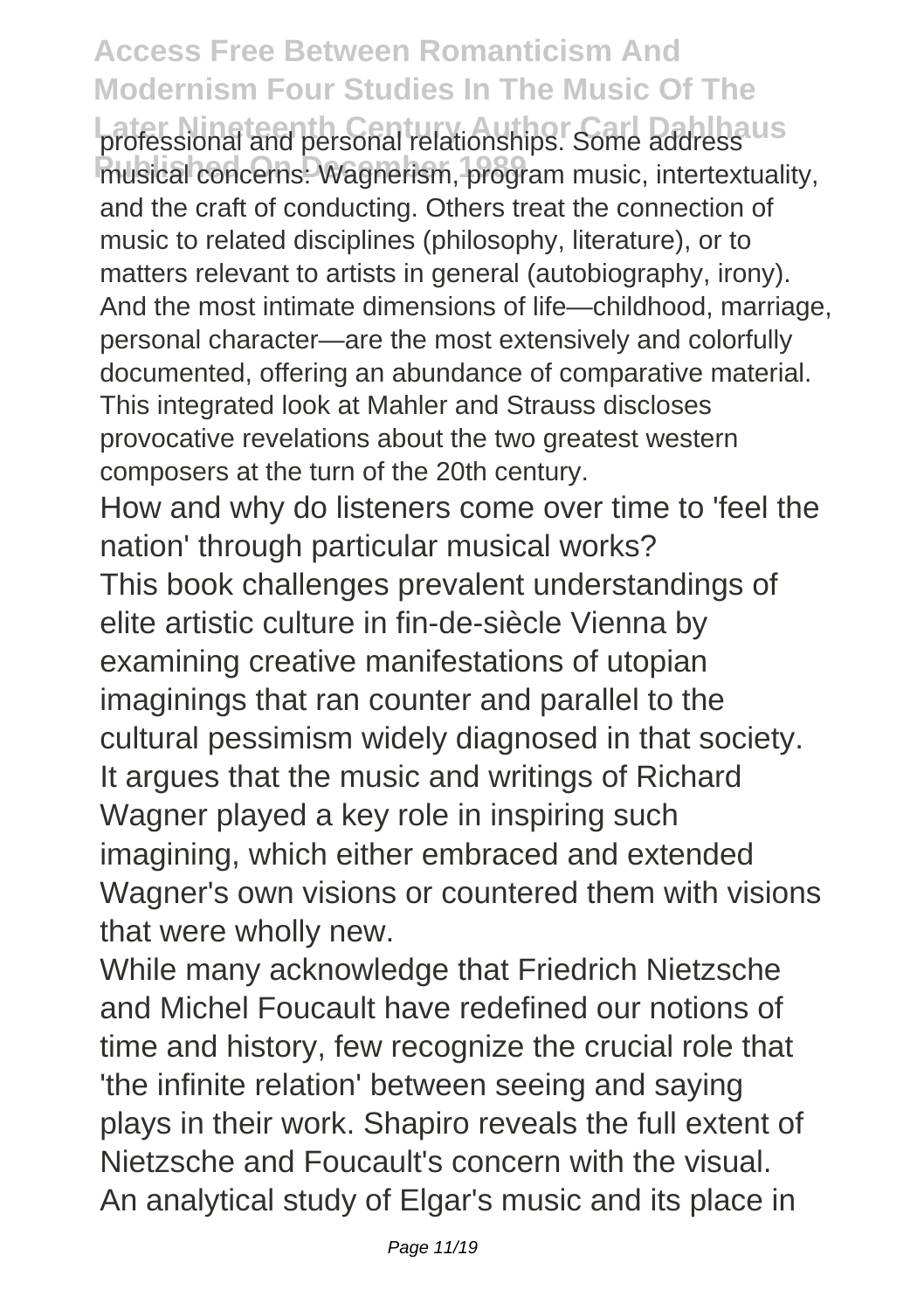**Access Free Between Romanticism And Modernism Four Studies In The Music Of The** Later Nineteenth Century Author Carl Dahlhaus<br>European musical history.

**Published On December 1989**<br>Rarely studied in their own right, writings about music are often viewed as merely supplemental to understanding music itself. Yet in the nineteenth century, scholarly interest in music flourished in fields as disparate as philosophy and natural science, dramatically shifting the relationship between music and the academy. An exciting and much-needed new volume, The Oxford Handbook of Music and Intellectual Culture in the Nineteenth Century draws deserved attention to the people and institutions of this period who worked to produce these writings. Editors Paul Watt, Sarah Collins, and Michael Allis, along with an international slate of contributors, discuss music's fascinating and unexpected interactions with debates about evolution, the scientific method, psychology, exoticism, gender, and the divide between high and low culture. Part I of the handbook establishes the historical context for the intellectual world of the period, including the significant genres and disciplines of its music literature, while Part II focuses on the century's institutions and networks from journalists to monasteries - that circulated ideas about music throughout the world. Finally, Part III assesses how the music research of the period reverberates in the present, connecting studies in aestheticism, cosmopolitanism, and intertextuality to their nineteenth-century origins. The Handbook Page 12/19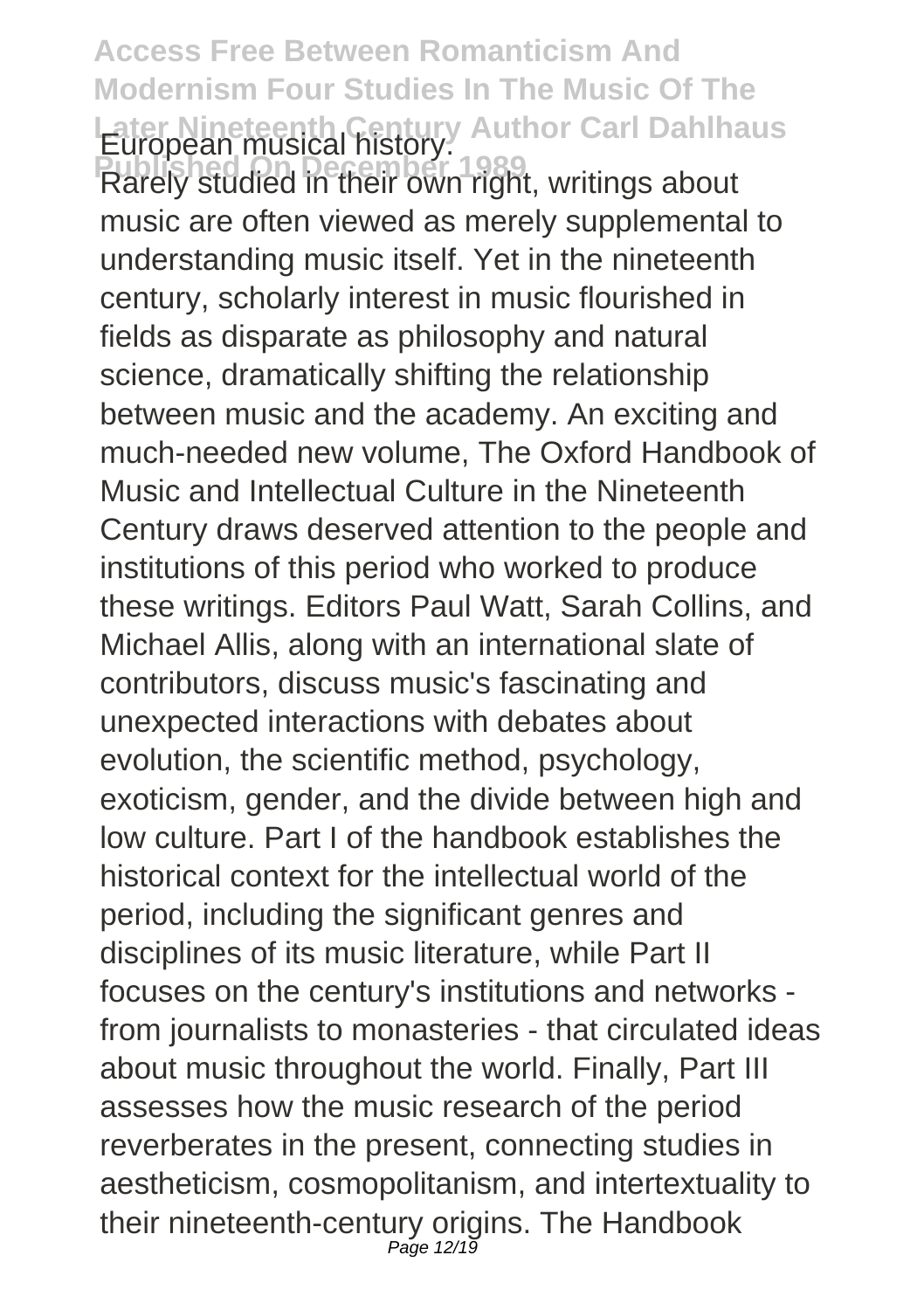**Access Free Between Romanticism And Modernism Four Studies In The Music Of The Later Nineteenth Century Author Carl Dahlhaus** challenges Western music history's traditionally sole **Published On December 1989** focus on musical work by treating writings about music as valuable cultural artifacts in themselves. Engaging and comprehensive, The Oxford Handbook of Music and Intellectual Culture in the Nineteenth Century brings together a wealth of new interdisciplinary research into this critical area of study.

Modernism is both a contested aesthetic category and a powerful political statement. Modernist music was condemned as degenerate by the Nazis and forcibly replaced by socialist realism under the Soviets. Sympathetic philosophers and critics have interpreted it as a vital intellectual defence against totalitarianism, yet some American critics consider it elitist, undemocratic and even unnatural. Drawing extensively on the philosophy of Heidegger and Badiou, The Quilting Points of Musical Modernism proposes a new dialectical theory of faithful, reactive and obscure subjective responses to musical modernism, which embraces all the music of Western modernity. This systematic definition of musical modernism introduces readers to theory by Badiou, Žižek and Agamben. Basing his analyses on the music of William Walton, Harper-Scott explores connections between the revolutionary politics of the nineteenth and twentieth centuries and responses to the event of modernism in order to challenge accepted narratives of music history in the twentieth Page 13/19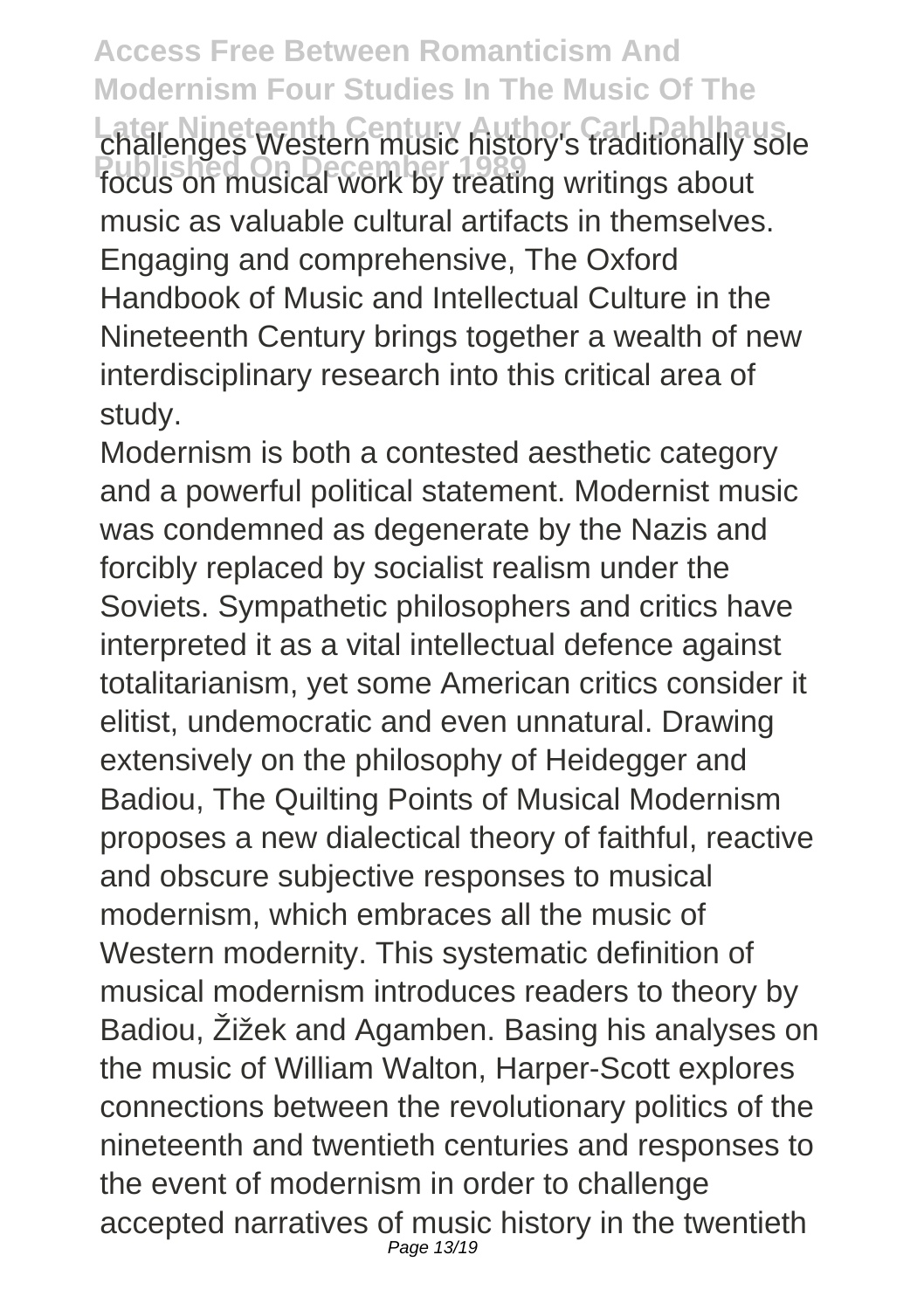**Access Free Between Romanticism And Modernism Four Studies In The Music Of The Later Nineteenth Century Author Carl Dahlhaus** century. **Published On December 1989** This Companion presents a new understanding of the relationship between music and culture in and around the nineteenth century, and encourages readers to explore what Romanticism in music might mean today. Challenging the view that musical 'romanticism' is confined to a particular style or period, it reveals instead the multiple intersections between the phenomenon of Romanticism and music. Drawing on a variety of disciplinary approaches, and reflecting current scholarly debates across the humanities, it places music at the heart of a nexus of Romantic themes and concerns. Written by a dynamic team of leading younger scholars and established authorities, it gives a state-of-the-art yet accessible overview of current thinking on this popular topic.

Between Romanticism and ModernismFour Studies in the Music of the Later Nineteenth CenturyUniv of California Press

A study of Strauss's orchestral activity from the perspective of late-19th-century German intellectual history.

Richard Wagner has arguably the greatest and most long-term influence on wider European culture of all nineteenth-century composers. And yet, among the copious English-language literature examining Wagner's works, influence, and character, research into the composer's impact and role in Russia and Eastern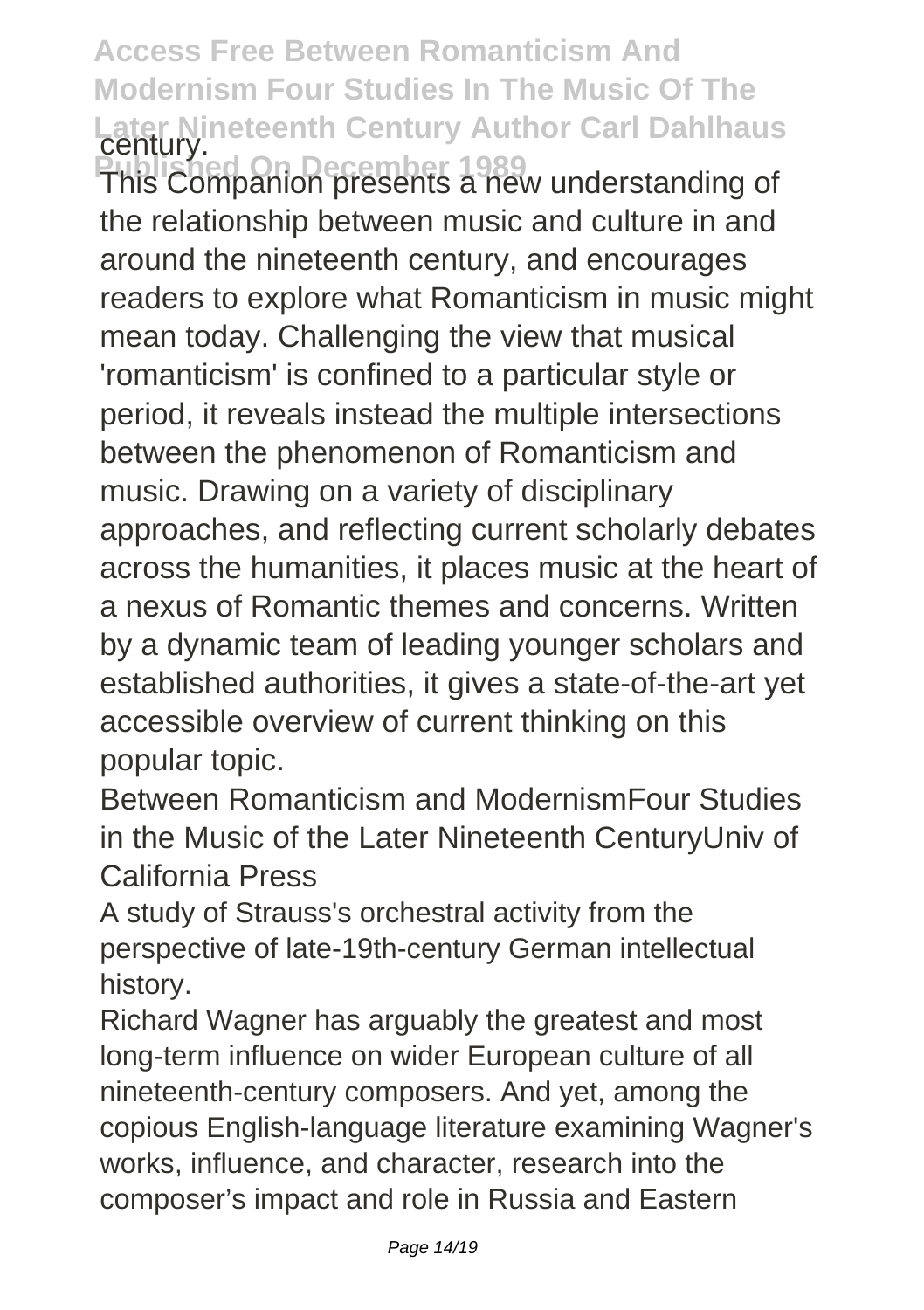**Access Free Between Romanticism And Modernism Four Studies In The Music Of The European countries, and perceptions of him from within** those countries, is noticeably sparse. Wagner in Russia, Poland and the Czech Lands aims to redress imbalance and stimulate further research in this rich area. The eight essays are divided in three parts - one each on Russia, the Czech lands and Poland - and cover a wide historical span, from the composer's first contacts with and appearances in these regions, through to his later reception in the Communist era. The contributing authors examine his influences in a wide range of areas such as music, literary and epistolary heritage, politics, and the cultural histories of Russia, the Czech lands, and Poland, in an attempt to establish Wagner's place in a part of Europe not commonly addressed in studies of the composer.

Drawing on draft manuscripts and other archival material, James Joyce and Absolute Music, explores Joyce's deep engagement with musical structure, and his participation in the growing modernist discourse surrounding 19th-century musical forms. Michelle Witen examines Joyce's claim of having structured the "Sirens" episode of his masterpiece, Ulysses, as a fuga per canonem, and his changing musical project from his early works, such as Dubliners and A Portrait of the Artist as a Young Man. Informed by a deep understanding of music theory and history, the book goes on to consider the "pure music" of Joyce's final work, Finnegans Wake. Demonstrating the importance of music to Joyce, this ground-breaking study reveals new depths to this enduring body of work.

This text covers Nietzsche's youthful analysis of the Page 15/19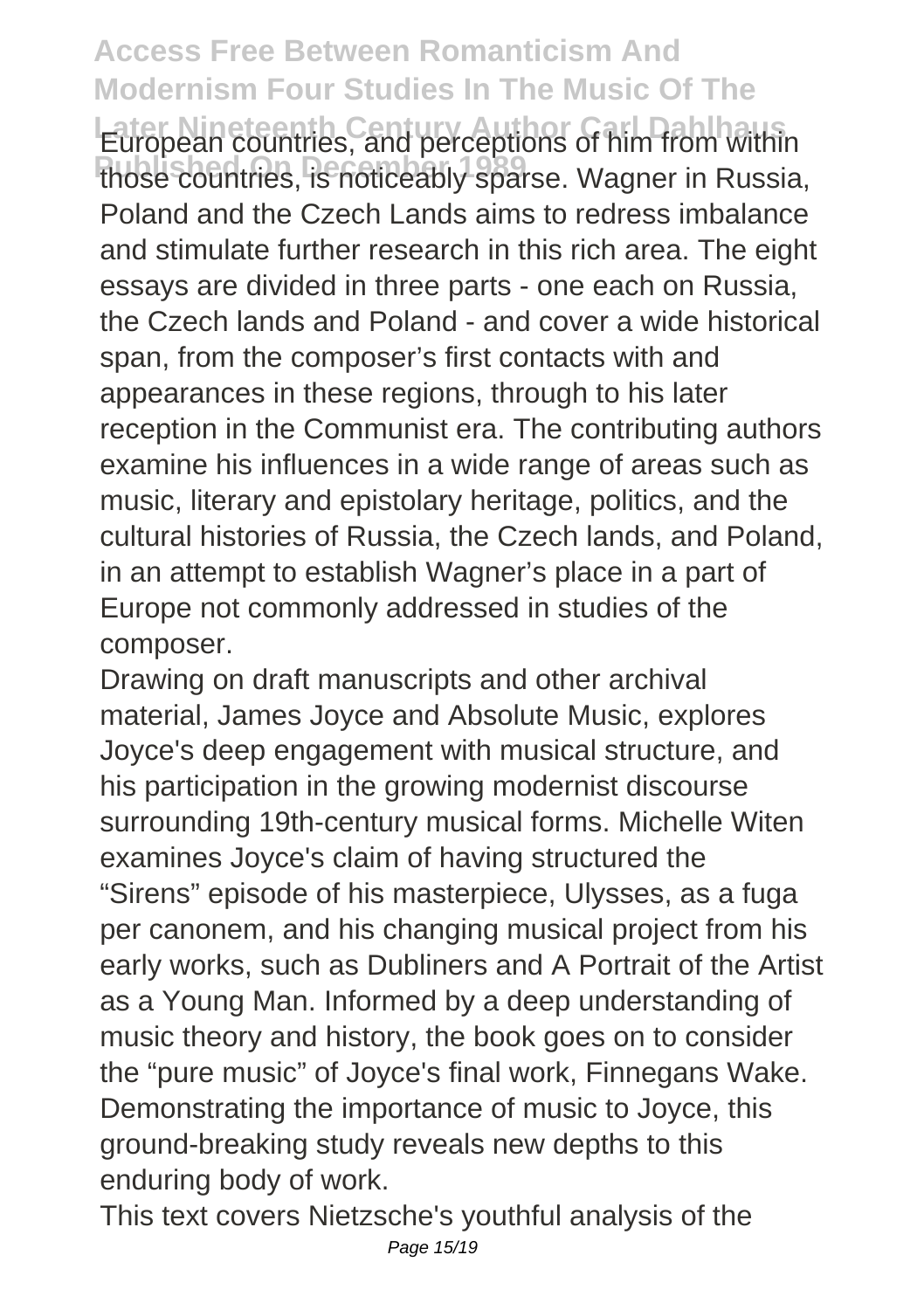**Access Free Between Romanticism And Modernism Four Studies In The Music Of The** contradictions in Wagner's doctrine, the question of us periodicization in romantic and neo-romantic music, and the true significance of musical nationalism. Nicole Grimes provides a compellingly fresh perspective on a series of Brahms's elegiac works by bringing together the disciplines of historical musicology, German studies, and cultural history. Her exploration of the expressive potential of Schicksalslied, Nänie, Gesang der Parzen, and the Vier ernste Gesänge reveals the philosophical weight of this music. She considers the German tradition of the poetics of loss that extends from the late-eighteenth-century texts by Hölderlin, Schiller and Goethe set by Brahms, and includes other philosophical and poetic works present in his library, to the mid-twentieth-century aesthetics of Adorno, who was preoccupied as much by Brahms as by their shared literary heritage. Her multifaceted focus on endings - the end of tonality, the end of the nineteenth century, and themes of loss in the music - illuminates our understanding of Brahms and lateness, and the place of Brahms in the fabric of modernist culture. An innovative collection of essays applying a new musicology approach to the relationship between

nationalist ideologies and the development of European music.

Music is omnipresent in human society, but its language can no longer be regarded as transcendent or universal. Like other art forms, music is produced and consumed within complex economic, cultural, and political frameworks in different places and at different historical moments. Taking an explicitly spatial approach, this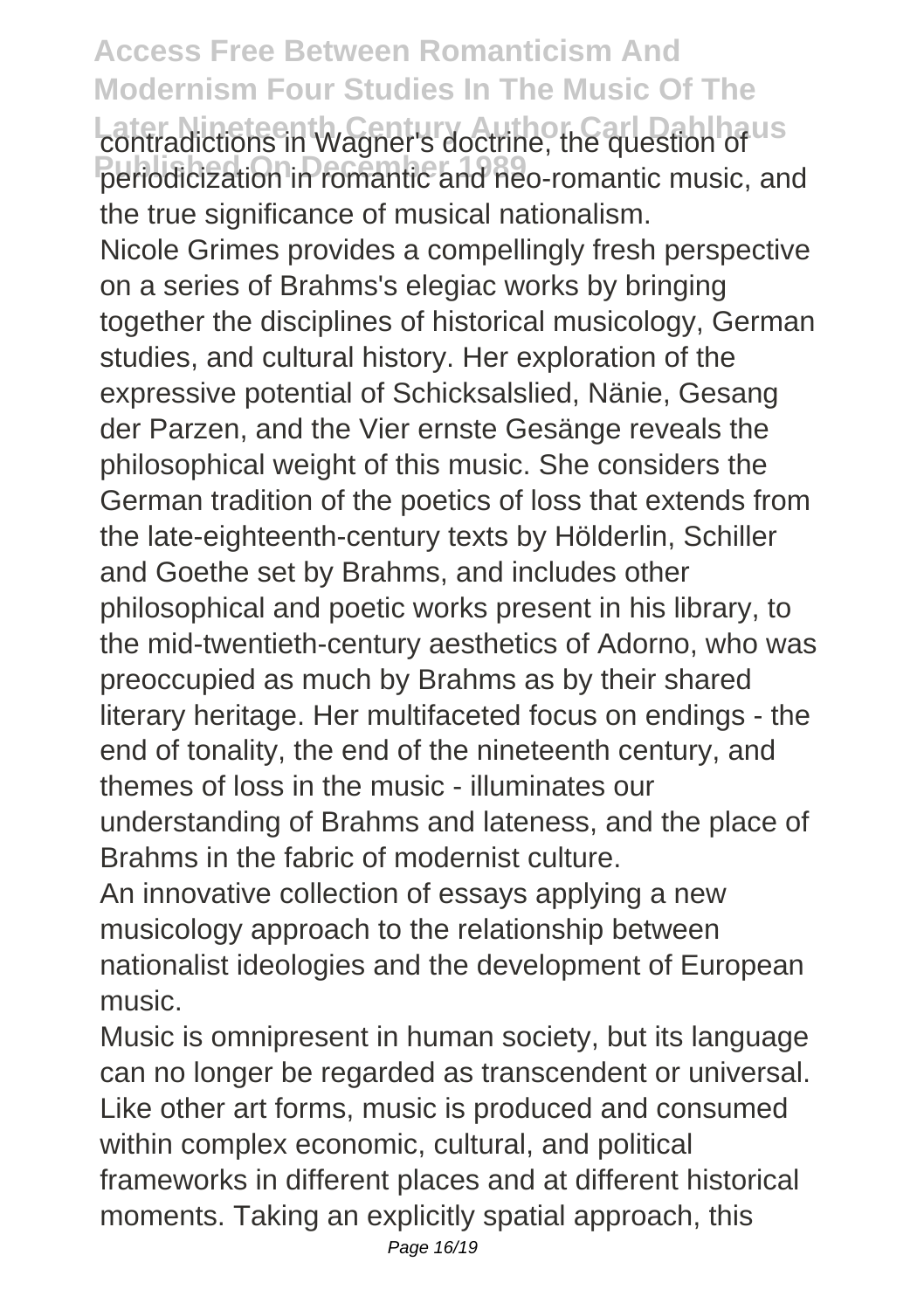**Access Free Between Romanticism And Modernism Four Studies In The Music Of The** unique interdisciplinary text explores the role played by **Public in the formation and articulation of geographical** imaginations--local, regional, national, and global. Contributors show how music's facility to be recorded, stored, and broadcast; to be performed and received in private and public; and to rouse intense emotional responses for individuals and groups make it a key force in the definition of a place. Covering rich and varied terrain--from Victorian England, to 1960s Los Angeles, to the offices of Sony and Time-Warner and the landscapes of the American Depression--the volume addresses such topics as the evolution of musical genres, the globalization of music production and marketing, alternative and hybridized music scenes as sites of localized resistance, the nature of soundscapes, and issues of migration and national identity.

First Published in 2001. Routledge is an imprint of Taylor & Francis, an informa company.

An examination of the role of landscape and cultural identity in the music of Edvard Grieg.

This is the first scholarly work to document the musical contribution of Joseph Holbrooke, one of Britain's most controversial composers during the first half of the twentieth century. Paul Watt and Anne-Marie Forbes have gathered a team of scholars who focuses on the musical and literary life of the composer.

Late in the nineteenth century, many Americans were troubled by the theories of Charles Darwin, which contradicted both traditional Christian teachings and the idea of human supremacy over nature, and by an influx of foreign immigrants, who challenged the supremacy of the old Anglo-Saxon elite. In response, many people drew comfort from the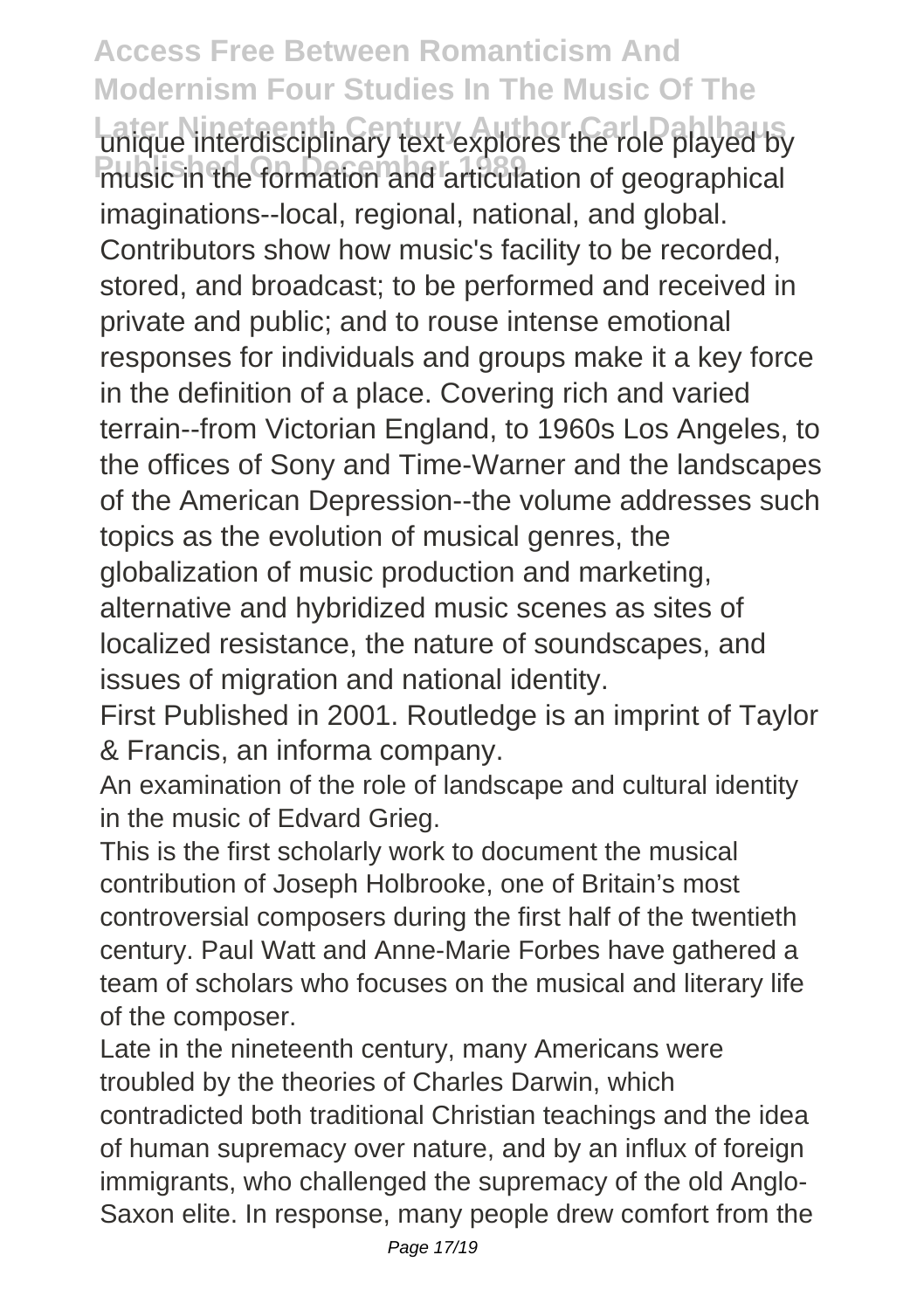theories of philosopher Herbert Spencer, who held that us human society inevitably develops towards higher and more spiritual forms. In this illuminating study, Kathleen Pyne explores how Spencer's theories influenced a generation of American artists. She shows how the painters of the 1880s and 1890s, particularly John La Farge, James McNeill Whistler, Thomas Dewing and the Boston school, and the impressionist painters of the Ten, developed an art dedicated to social refinement and spiritual ideals and to defending the Anglo-Saxon elite of which they were members. This linking of visual culture to the problematic conditions of American life radically reinterprets the most important trends in late nineteenth-century American painting.

Of all the repertories of Western Art music, none is as explicitly listener-oriented as that of the late eighteenth and early nineteenth centuries. Yet few attempts to analyze the socalled Classic Style have embraced the semiotic implications of this condition. Playing with Signs proposes a listeneroriented theory of Classic instrumental music that encompasses its two most fundamental communicative dimensions: expression and structure. Units of expression, defined in reference to topoi, are shown here to interact with, confront, and merge into units of structure, defined in terms of the rhetorical conventions of beginning, continuing, and ending. The book draws on examples from works by Mozart, Haydn, and Beethoven to show that the explicitly referential, even theatrical, surface of Classic music derives from a play with signs. Although addressed primarily to readers interested in musical analysis, the book opens up fruitful avenues for further research into musical semiotics, aesthetics, and Classicism. Originally published in 1991. The Princeton Legacy Library uses the latest print-on-demand technology to again make available previously out-of-print books from the distinguished backlist of Princeton University Press. These